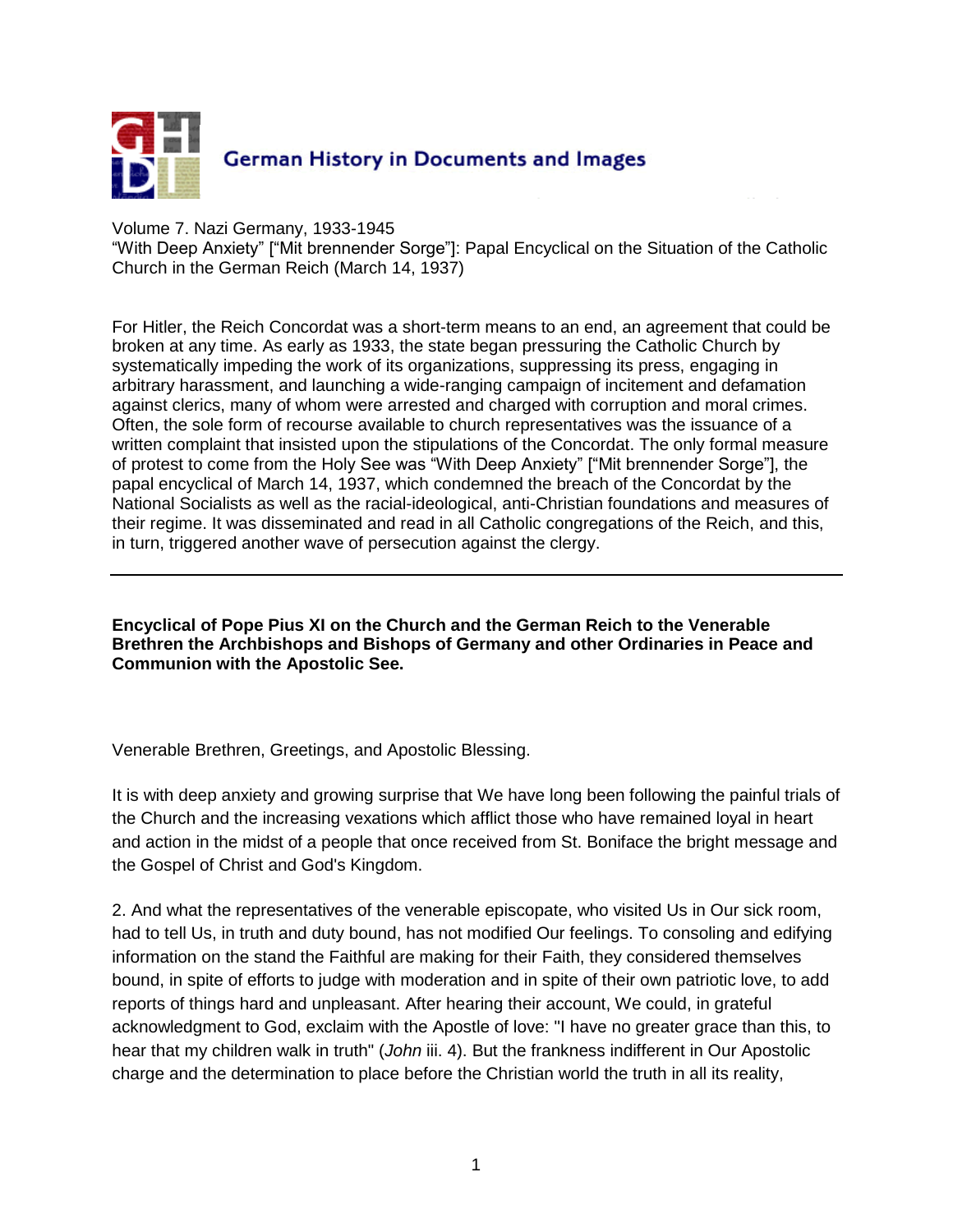prompt Us to add: "Our pastoral heart knows no deeper pain, no disappointment more bitter, than to learn that many are straying from the path of truth."

3. When, in 1933, We consented, Venerable Brethren, to open negotiations for a concordat, which the Reich Government proposed on the basis of a scheme of several years' standing; and when, to your unanimous satisfaction, We concluded the negotiations by a solemn treaty, We were prompted by the desire, as it behooved Us, to secure for Germany the freedom of the Church's beneficent mission and the salvation of the souls in her care, as well as by the sincere wish to render the German people a service essential for its peaceful development and prosperity. Hence, despite many and grave misgivings, We then decided not to withhold Our consent for We wished to spare the Faithful of Germany, as far as it was humanly possible, the trials and difficulties they would have had to face, given the circumstances, had the negotiations fallen through. It was by acts that We wished to make it plain, Christ's interests being Our sole object, that the pacific and maternal hand of the Church would be extended to anyone who did not actually refuse it.

4. If, then, the tree of peace, which we planted on German soil with the purest intention, has not brought forth the fruit, which in the interest of your people, We had fondly hoped, no one in the world who has eyes to see and ears to hear will be able to lay the blame on the Church and on her Head. The experiences of these last years have fixed responsibilities and laid bare intrigues, which from the outset only aimed at a war of extermination. In the furrows, where We tried to sow the seed of a sincere peace, other men - the "enemy" of Holy Scripture - oversowed the cockle of distrust, unrest, hatred, defamation, of a determined hostility overt or veiled, fed from many sources and wielding many tools, against Christ and His Church. They, and they alone with their accomplices, silent or vociferous, are today responsible, should the storm of religious war, instead of the rainbow of peace, blacken the German skies.

5. We have never ceased, Venerable Brethren, to represent to the responsible rulers of your country's destiny, the consequences which would inevitably follow the protection and even the favor, extended to such a policy. We have done everything in Our power to defend the sacred pledge of the given word of honor against theories and practices, which it officially endorsed, would wreck every faith in treaties and make every signature worthless. Should the day ever come to place before the world the account of Our efforts, every honest mind will see on which side are to be found the promoters of peace, and on which side its disturbers. Whoever had left in his soul an atom of love for truth, and in his heart a shadow of a sense of justice, must admit that, in the course of these anxious and trying years following upon the conclusion of the concordat, every one of Our words, every one of Our acts, has been inspired by the binding law of treaties. At the same time, anyone must acknowledge, not without surprise and reprobation, how the other contracting party emasculated the terms of the treaty, distorted their meaning, and eventually considered its more or less official violation as a normal policy. The moderation We showed in spite of all this was not inspired by motives of worldly interest, still less by unwarranted weakness, but merely by Our anxiety not to draw out the wheat with the cockle; not to pronounce open judgment, before the public was ready to see its force; not to impeach other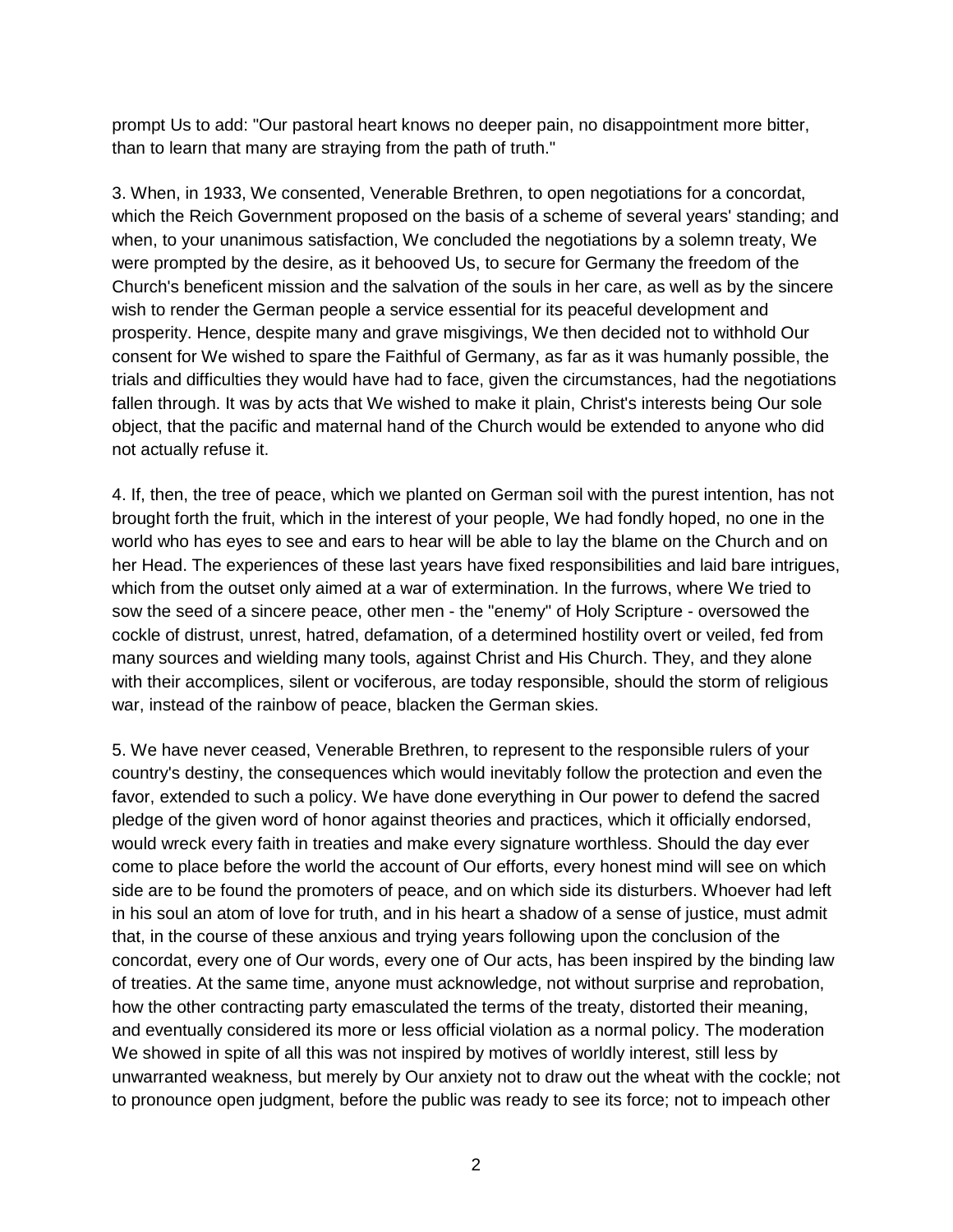people's honesty, before the evidence of events should have torn the mask off the systematic hostility leveled at the Church. Even now that a campaign against the confessional schools, which are guaranteed by the concordat, and the destruction of free election, where Catholics have a right to their children's Catholic education, afford evidence, in a matter so essential to the life of the Church, of the extreme gravity of the situation and the anxiety of every Christian conscience; even now Our responsibility for Christian souls induces Us not to overlook the last possibilities, however slight, of a return to fidelity to treaties, and to any arrangement that may be acceptable to the episcopate. We shall continue without failing, to stand before the rulers of your people as the defender of violated rights, and in obedience to Our Conscience and Our pastoral mission, whether We be successful or not, to oppose the policy which seeks, by open or secret means, to strangle rights guaranteed by a treaty.

6. Different, however, Venerable Brethren, is the purpose of this letter. As you affectionately visited Us in Our illness, so also We turn to you, and through you, the German Catholics, who, like all suffering and afflicted children, are nearer to their Father's heart. At a time when your faith, like gold, is being tested in the fire of tribulation and persecution, when your religious freedom is beset on all sides, when the lack of religious teaching and of normal defense is heavily weighing on you, you have every right to words of truth and spiritual comfort from him whose first predecessor heard these words from the Lord: "I have prayed for thee that thy faith fail not: and thou being once converted, confirm thy brethren" (*Luke* xxii. 32).

7. Take care, Venerable Brethren, that above all, faith in God, the first and irreplaceable foundation of all religion, be preserved in Germany pure and unstained. The believer in God is not he who utters the name in his speech, but he for whom this sacred word stands for a true and worthy concept of the Divinity. Whoever identifies, by pantheistic confusion, God and the universe, by either lowering God to the dimensions of the world, or raising the world to the dimensions of God, is not a believer in God. Whoever follows that so-called pre-Christian Germanic conception of substituting a dark and impersonal destiny for the personal God, denies thereby the Wisdom and Providence of God who "Reacheth from end to end mightily, and ordereth all things sweetly" (*Wisdom* viii. 1). Neither is he a believer in God.

8. Whoever exalts race, or the people, or the State, or a particular form of State, or the depositories of power, or any other fundamental value of the human community - however necessary and honorable be their function in worldly things - whoever raises these notions above their standard value and divinizes them to an idolatrous level, distorts and perverts an order of the world planned and created by God; he is far from the true faith in God and from the concept of life which that faith upholds.

9. Beware, Venerable Brethren, of that growing abuse, in speech as in writing, of the name of God as though it were a meaningless label, to be affixed to any creation, more or less arbitrary, of human speculation. Use your influence on the Faithful, that they refuse to yield to this aberration. Our God is the Personal God, supernatural, omnipotent, infinitely perfect, one in the Trinity of Persons, tri-personal in the unity of divine essence, the Creator of all existence. Lord,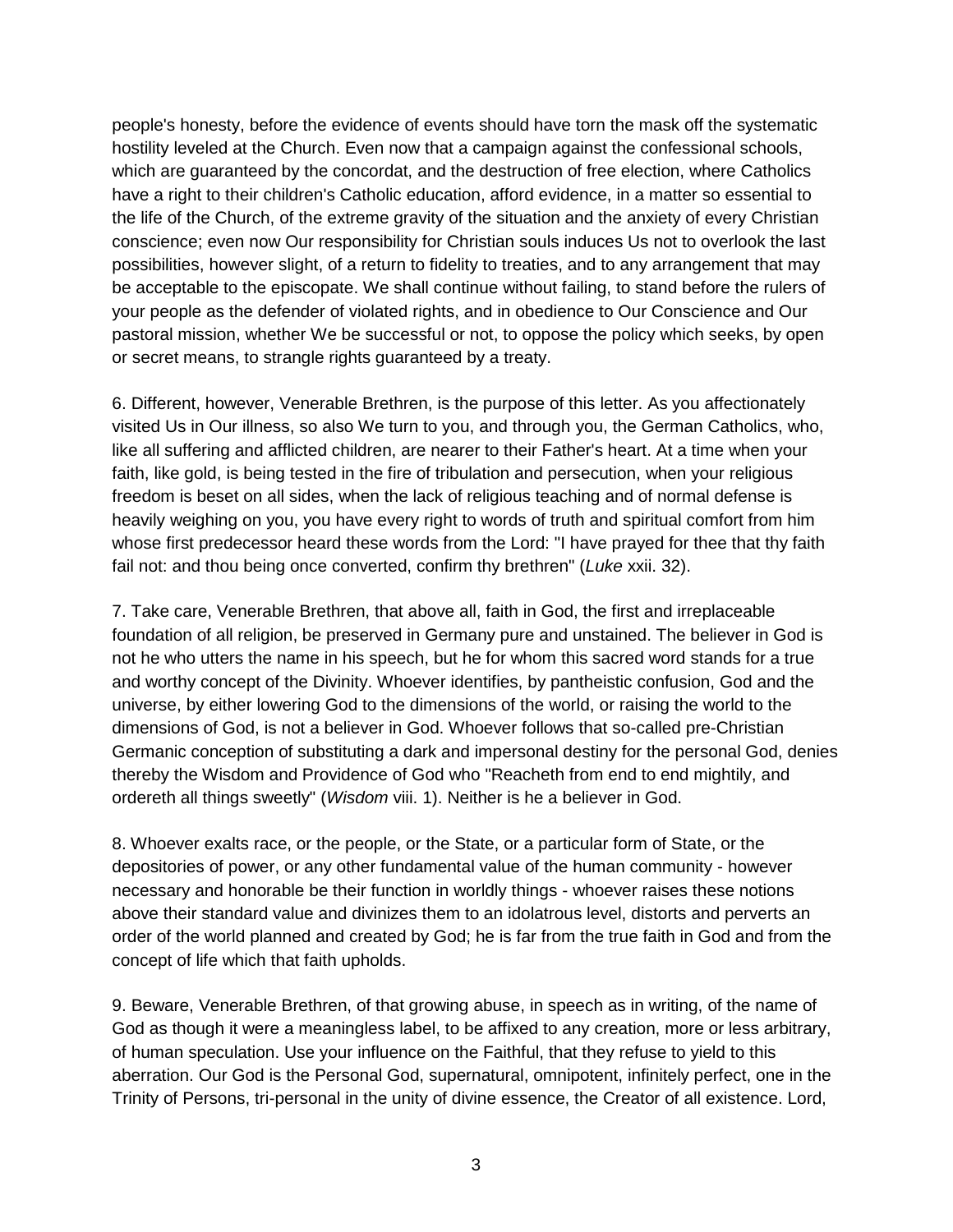King and ultimate Consummator of the history of the world, who will not, and cannot, tolerate a rival God by His side.

10. This God, this Sovereign Master, has issued commandments whose value is independent of time and space, country and race. As God's sun shines on every human face so His law knows neither privilege nor exception. Rulers and subjects, crowned and uncrowned, rich and poor are equally subject to His word. From the fullness of the Creators' right there naturally arises the fullness of His right to be obeyed by individuals and communities, whoever they are. This obedience permeates all branches of activity in which moral values claim harmony with the law of God, and pervades all integration of the ever-changing laws of man into the immutable laws of God.

11. None but superficial minds could stumble into concepts of a national God, of a national religion; or attempt to lock within the frontiers of a single people, within the narrow limits of a single race, God, the Creator of the universe, King and Legislator of all nations before whose immensity they are "as a drop of a bucket" (*Isaiah* xI, 15).

12. The Bishops of the Church of Christ, "ordained in the things that appertain to God (*Heb*. v, 1) must watch that pernicious errors of this sort, and consequent practices more pernicious still, shall not gain a footing among their flock. It is part of their sacred obligations to do whatever is in their power to enforce respect for, and obedience to, the commandments of God, as these are the necessary foundation of all private life and public morality; to see that the rights of His Divine Majesty, His name and His word be not profaned; to put a stop to the blasphemies, which, in words and pictures, are multiplying like the sands of the desert; to encounter the obstinacy and provocations of those who deny, despise and hate God, by the never-failing reparatory prayers of the Faithful, hourly rising like incense to the All-Highest and staying His vengeance.

13. We thank you, Venerable Brethren, your priests and Faithful, who have persisted in their Christian duty and in the defense of God's rights in the teeth of an aggressive paganism. Our gratitude, warmer still and admiring, goes out to those who, in fulfillment of their duty, have been deemed worthy of sacrifice and suffering for the love of God.

14. No faith in God can for long survive pure and unalloyed without the support of faith in Christ. "No one knoweth who the Son is, but the Father: and who the Father is, but the Son and to whom the Son will reveal Him" (*Luke* x. 22). "Now this is eternal life: That they may know thee, the only true God, and Jesus Christ whom thou has sent" (*John* xvii. 3). Nobody, therefore, can say: "I believe in God, and that is enough religion for me," for the Savior's words brook no evasion: "Whosoever denieth the Son, the same hath not the Father. He that confesseth the Son hath the Father also" (1 *John* ii. 23).

15. In Jesus Christ, Son of God made Man, there shone the plentitude of divine revelation. "God, who at sundry times and in divers manners, spoke in times past to the fathers by the prophets last of all, in these days hath spoken to us by His Son" (*Heb*. i. 1). The sacred books of the Old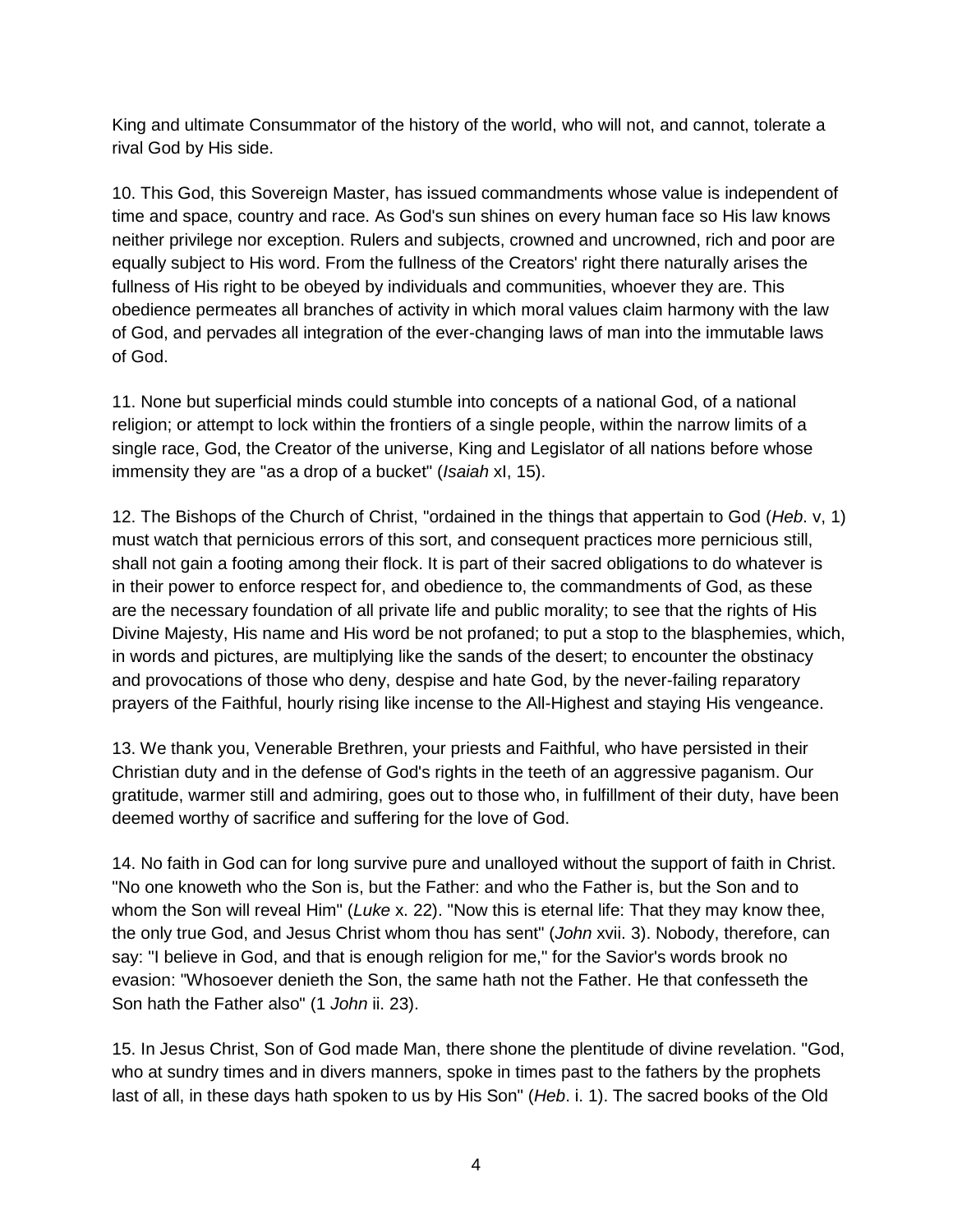Testament are exclusively the word of God, and constitute a substantial part of his revelation; they are penetrated by a subdued light, harmonizing with the slow development of revelation, the dawn of the bright day of the redemption. As should be expected in historical and didactic books, they reflect in many particulars the imperfection, the weakness and sinfulness of man. But side by side with innumerable touches of greatness and nobleness, they also record the story of the chosen people, bearers of the Revelation and the Promise, repeatedly straying from God and turning to the world. Eyes not blinded by prejudice or passion will see in this prevarication, as reported by the Biblical history, the luminous splendor of the divine light revealing the saving plan which finally triumphs over every fault and sin. It is precisely in the twilight of this background that one perceives the striking perspective of the divine tutorship of salvation, as it warms, admonishes, strikes, raises and beautifies its elect. Nothing but ignorance and pride could blind one to the treasures hoarded in the Old Testament.

16. Whoever wishes to see banished from church and school the Biblical history and the wise doctrines of the Old Testament, blasphemes the name of God, blasphemes the Almighty's plan of salvation, and makes limited and narrow human thought the judge of God's designs over the history of the world: he denies his faith in the true Christ, such as He appeared in the flesh, the Christ who took His human nature from a people that was to crucify Him; and he understands nothing of that universal tragedy of the Son of God who to His torturer's sacrilege opposed the divine and priestly sacrifice of His redeeming death, and made the new alliance the goal of the old alliance, its realization and its crown.

17. The peak of the revelation as reached in the Gospel of Christ is final and permanent. It knows no retouches by human hand; it admits no substitutes or arbitrary alternatives such as certain leaders pretend to draw from the so-called myth of race and blood. Since Christ, the Lord's Anointed, finished the task of Redemption, and by breaking up the reign of sin deserved for us the grace of being the children God, since that day no other name under heaven has been given to men, whereby we must be saved (*Acts* iv. 12). No man, were every science, power and worldly strength incarnated in him, can lay any other foundation but that which is laid: which is Christ Jesus (1 *Cor*. iii 11). Should any man dare, in sacrilegious disregard of the essential differences between God and His creature, between the God-man and the children of man, to place a mortal, were he the greatest of all times, by the side of, or over, or against, Christ, he would deserve to be called prophet of nothingness, to whom the terrifying words of Scripture would be applicable: "He that dwelleth in heaven shall laugh at them" (*Psalms* ii. 3).

18. Faith in Christ cannot maintain itself pure and unalloyed without the support of faith in the Church, "the pillar and ground of the truth" (1 *Tim.* iii. 15); for Christ Himself, God eternally blessed, raised this pillar of the Faith. His command to hear the Church (*Matt.* xviii. 15), to welcome in the words and commands of the Church His own words and His own commands (*Luke* x. 16), is addressed to all men, of all times and of all countries. The Church founded by the Redeemer is one, the same for all races and all nations. Beneath her dome, as beneath the vault of heaven, there is but one country for all nations and tongues; there is room for the development of every quality, advantage, task and vocation which God the Creator and Savior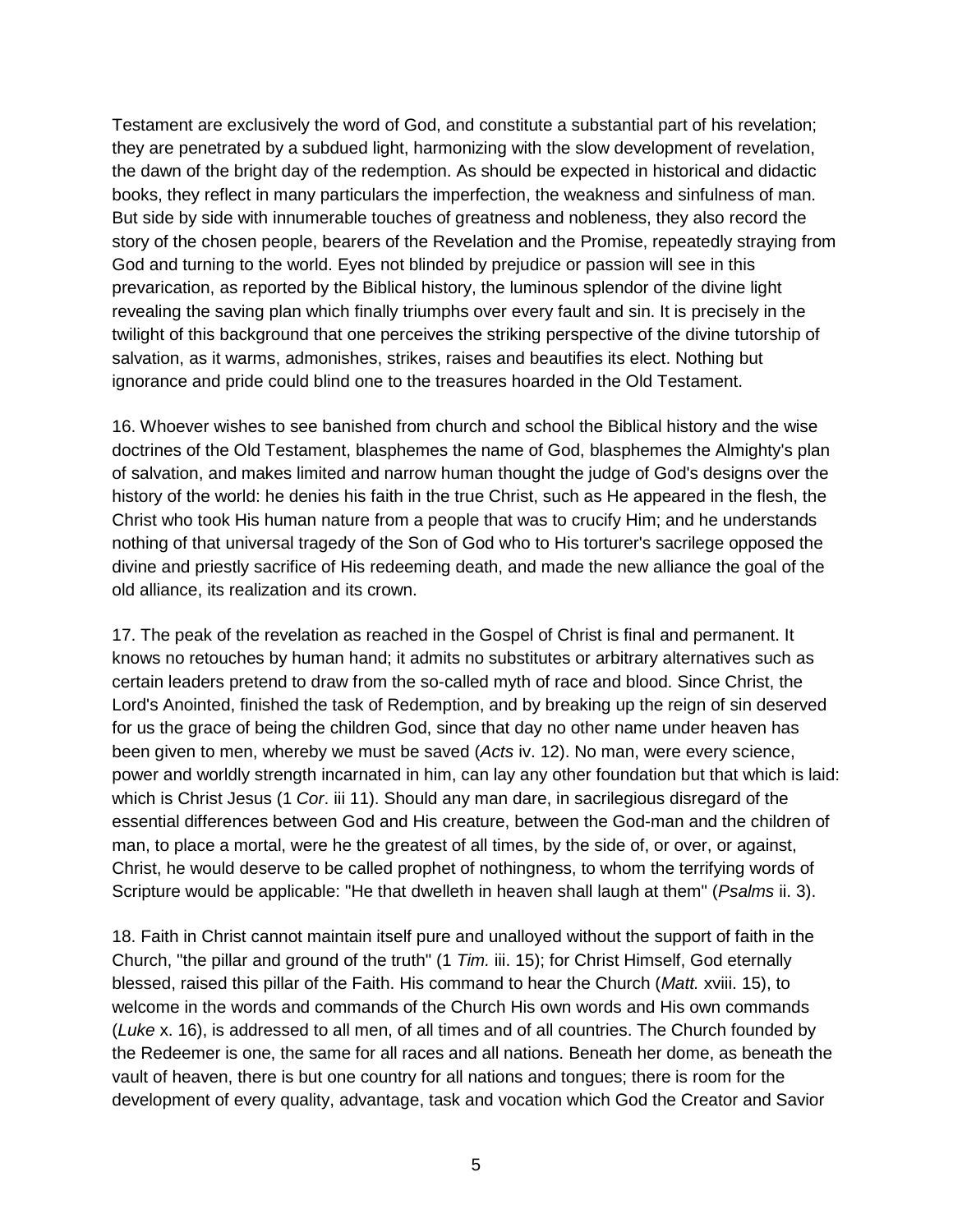has allotted to individuals as well as to ethnical communities. The Church's maternal heart is big enough to see in the God-appointed development of individual characteristics and gifts, more than a mere danger of divergency. She rejoices at the spiritual superiorities among individuals and nations. In their successes she sees with maternal joy and pride fruits of education and progress, which she can only bless and encourage, whenever she can conscientiously do so. But she also knows that to this freedom limits have been set by the majesty of the divine command, which founded that Church one and indivisible. Whoever tampers with that unity and that indivisibility wrenches from the Spouse of Christ one of the diadems with which God Himself crowned her; he subjects a divine structure, which stands on eternal foundations, to criticism and transformation by architects whom the Father of Heaven never authorized to interfere.

19. The Church, whose work lies among men and operates through men, may see her divine mission obscured by human, too human, combination, persistently growing and developing like the cockle among the wheat of the Kingdom of God. Those who know the Savior's words on scandal and the giver of scandals, know, too, the judgment which the Church and all her sons must pronounce on what was and what is sin. But if, besides these reprehensible discrepancies be between faith and life, acts and words, exterior conduct and interior feelings, however numerous they be, anyone overlooks the overwhelming sum of authentic virtues, of spirit of sacrifice, fraternal love, heroic efforts of sanctity, he gives evidence of deplorable blindness and injustice. If later he forgets to apply the standard of severity, by which he measures the Church he hates, to other organizations in which he happens to be interested, then his appeal to an offended sense of purity identifies him with those who, for seeing the mote in their brother's eye, according to the Savior's incisive words, cannot see the beam in their own. But however suspicious the intention of those who make it their task, nay their vile profession, to scrutinize what is human in the Church, and although the priestly powers conferred by God are independent of the priest's human value, it yet remains true that at no moment of history, no individual, in no organization can dispense himself from the duty of loyally examining his conscience, of mercilessly purifying himself, and energetically renewing himself in spirit and in action. In Our Encyclical on the priesthood We have urged attention to the sacred duty of all those who belong to the Church, chiefly the members of the priestly and religious profession and of the lay apostolate, to square their faith and their conduct with the claims of the law of God and of the Church. And today we again repeat with all the insistency We can command: it is not enough to be a member of the Church of Christ, one needs to be a living member, in spirit and in truth, i.e., living in the state of grace and in the presence of God, either in innocence or in sincere repentance. If the Apostle of the nations, the vase of election, chastised his body and brought it into subjection: lest perhaps, when he had preached to others, he himself should become a castaway (1 *Cor.* ix. 27), could anybody responsible for the extension of the Kingdom of God claim any other method but personal sanctification? Only thus can we show to the present generation, and to the critics of the Church that "the salt of the earth," the leaven of Christianity has not decayed, but is ready to give the men of today - prisoners of doubt and error, victims of indifference, tired of their Faith and straying from God - the spiritual renewal they so much need. A Christianity which keeps a grip on itself, refuses every compromise with the world,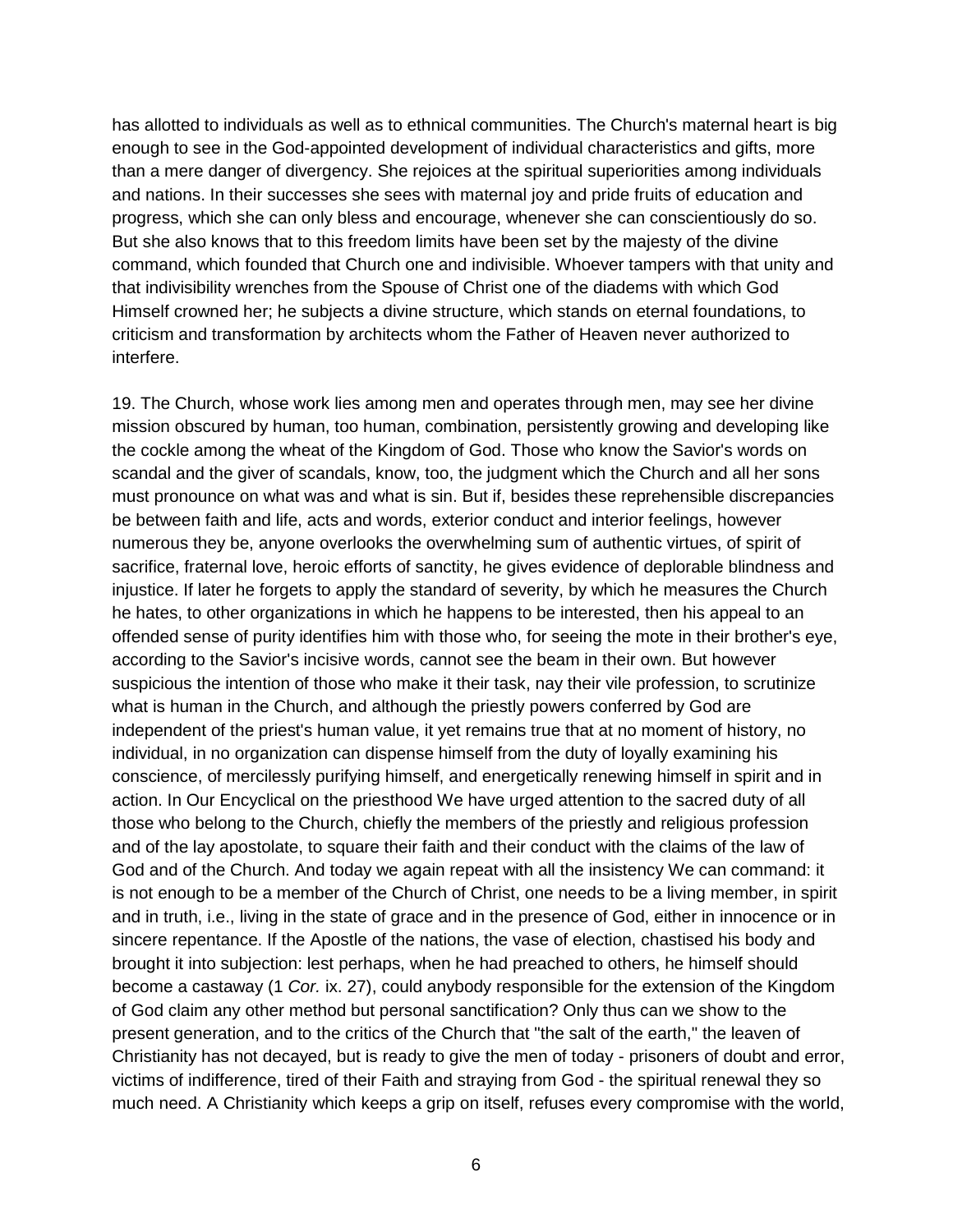takes the commands of God and the Church seriously, preserves its love of God and of men in all its freshness, such a Christianity can be, and will be, a model and a guide to a world which is sick to death and clamors for directions, unless it be condemned to a catastrophe that would baffle the imagination.

20. Every true and lasting reform has ultimately sprung from the sanctity of men who were driven by the love of God and of men. Generous, ready to stand to attention to any call from God, yet confident in themselves because confident in their vocation, they grew to the size of beacons and reformers. On the other hand, any reformatory zeal, which instead of springing from personal purity, flashes out of passion, has produced unrest instead of light, destruction instead of construction, and more than once set up evils worse than those it was out to remedy. No doubt "the Spirit breatheth where he will" (*John* iii. 8): "of stones He is able to raise men to prepare the way to his designs" (*Matt*. iii. 9). He chooses the instruments of His will according to His own plans, not those of men. But the Founder of the Church, who breathed her into existence at Pentecost, cannot disown the foundations as He laid them. Whoever is moved by the spirit of God, spontaneously adopts both outwardly and inwardly, the true attitude toward the Church, this sacred fruit from the tree of the cross, this gift from the Spirit of God, bestowed on Pentecost day to an erratic world.

21. In your country, Venerable Brethren, voices are swelling into a chorus urging people to leave the Church, and among the leaders there is more than one whose official position is intended to create the impression that this infidelity to Christ the King constitutes a signal and meritorious act of loyalty to the modern State. Secret and open measures of intimidation, the threat of economic and civic disabilities, bear on the loyalty of certain classes of Catholic functionaries, a pressure which violates every human right and dignity. Our wholehearted paternal sympathy goes out to those who must pay so dearly for their loyalty to Christ and the Church; but directly the highest interests are at stake, with the alternative of spiritual loss, there is but one alternative left, that of heroism. If the oppressor offers one the Judas bargain of apostasy he can only, at the cost of every worldly sacrifice, answer with Our Lord: "Begone, Satan! For it is written: The Lord thy God shalt thou adore, and Him only shalt thou serve" (*Matt.* iv. 10). And turning to the Church, he shall say: "Thou, my mother since my infancy, the solace of my life and advocate at my death, may my tongue cleave to my palate if, yielding to worldly promises or threats, I betray the vows of my baptism." As to those who imagine that they can reconcile exterior infidelity to one and the same Church, let them hear Our Lord's warning: - "He that shall deny me before men shall be denied before the angels of God" (*Luke* xii. 9).

22. Faith in the Church cannot stand pure and true without the support of faith in the primacy of the Bishop of Rome. The same moment when Peter, in the presence of all the Apostles and disciples, confesses his faith in Christ, Son of the Living God, the answer he received in reward for his faith and his confession was the word that built the Church, the only Church of Christ, on the rock of Peter (*Matt*. xvi. 18). Thus was sealed the connection between the faith in Christ, the Church and the Primacy. True and lawful authority is invariably a bond of unity, a source of strength, a guarantee against division and ruin, a pledge for the future: and this is verified in the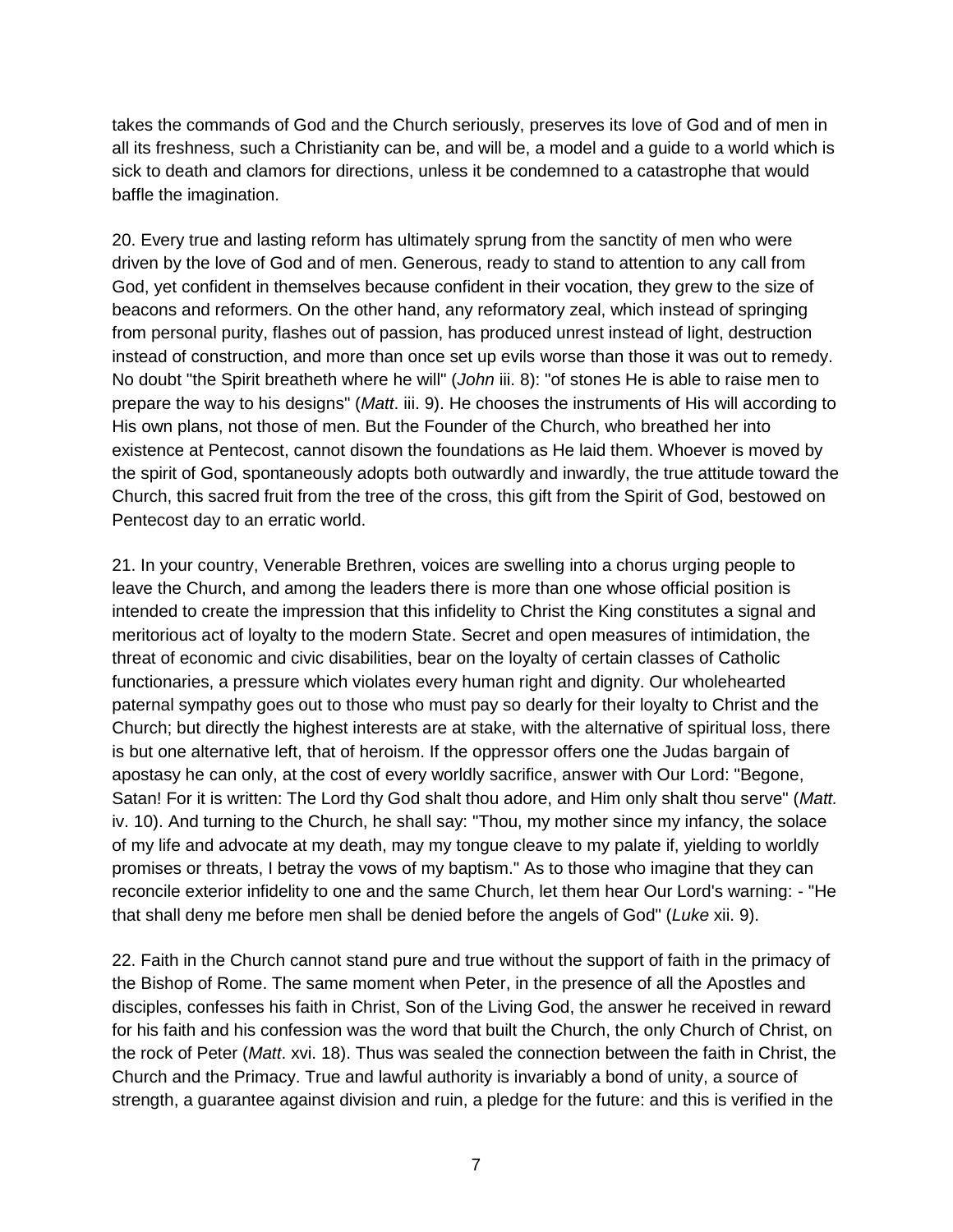deepest and sublimest sense, when that authority, as in the case of the Church, and the Church alone, is sealed by the promise and the guidance of the Holy Ghost and His irresistible support. Should men, who are not even united by faith in Christ, come and offer you the seduction of a national German Church, be convinced that it is nothing but a denial of the one Church of Christ and the evident betrayal of that universal evangelical mission, for which a world Church alone is qualified and competent. The live history of other national churches with their paralysis, their domestication and subjection to worldly powers, is sufficient evidence of the sterility to which is condemned every branch that is severed from the trunk of the living Church. Whoever counters these erroneous developments with an uncompromising No from the very outset, not only serves the purity of his faith in Christ, but also the welfare and the vitality of his own people.

23. You will need to watch carefully, Venerable Brethren, that religious fundamental concepts be not emptied of their content and distorted to profane use. "Revelation" in its Christian sense, means the word of God addressed to man. The use of this word for the "suggestions" of race and blood, for the irradiations of a people's history, is mere equivocation. False coins of this sort do not deserve Christian currency. "Faith" consists in holding as true what God has revealed and proposes through His Church to man's acceptance. It is "the evidence of things that appear not" (*Heb*. ii. 1). The joyful and proud confidence in the future of one's people, instinct in every heart, is quite a different thing from faith in a religious sense. To substitute the one for the other, and demand on the strength of this, to be numbered among the faithful followers of Christ, is a senseless play on words, if it does not conceal a confusion of concepts, or worse.

24. "Immortality" in a Christian sense means the survival of man after his terrestrial death, for the purpose of eternal reward or punishment. Whoever only means by the term, the collective survival here on earth of his people for an indefinite length of time, distorts one of the fundamental notions of the Christian Faith and tampers with the very foundations of the religious concept of the universe, which requires a moral order.

25. "Original sin" is the hereditary but impersonal fault of Adam's descendants, who have sinned in him (*Rom.* v. 12). It is the loss of grace, and therefore of eternal life, together with a propensity to evil, which everybody must, with the assistance of grace, penance, resistance and moral effort, repress and conquer. The passion and death of the Son of God has redeemed the world from the hereditary curse of sin and death. Faith in these truths, which in your country are today the butt of the cheap derision of Christ's enemies, belongs to the inalienable treasury of Christian revelation.

26. The cross of Christ, though it has become to many a stumbling block and foolishness (1 *Cor.* i. 23) remains for the believer the holy sign of his redemption, the emblem of moral strength and greatness. We live in its shadow and die in its embrace. It will stand on our grave as a pledge of our faith and our hope in the eternal light.

27. Humility in the spirit of the Gospel and prayer for the assistance of grace are perfectly compatible with self-confidence and heroism. The Church of Christ, which throughout the ages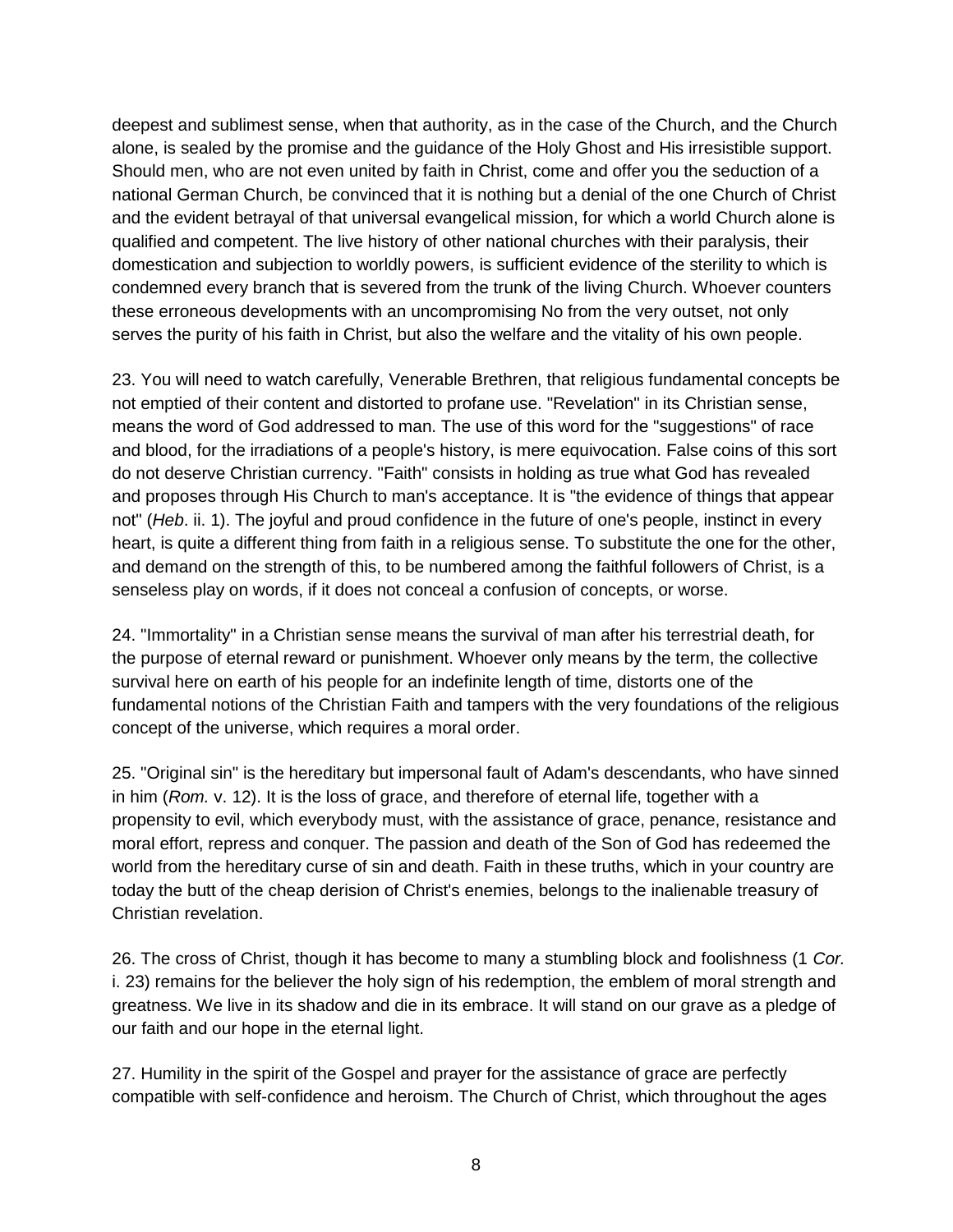and to the present day numbers more confessors and voluntary martyrs than any other moral collectivity, needs lessons from no one in heroism of feeling and action. The odious pride of reformers only covers itself with ridicule when it rails at Christian humility as though it were but a cowardly pose of self-degradation.

28. "Grace," in a wide sense, may stand for any of the Creator's gifts to His creature; but in its Christian designation, it means all the supernatural tokens of God's love; God's intervention which raises man to that intimate communion of life with Himself, called by the Gospel "adoption of the children of God." "Behold what manner of charity the Father hath bestowed on us, that we should be called and should be the sons of God" (1 *John* iii. 1). To discard this gratuitous and free elevation in the name of a so-called German type amounts to repudiating openly a fundamental truth of Christianity. It would be an abuse of our religious vocabulary to place on the same level supernatural grace and natural gifts. Pastors and guardians of the people of God will do well to resist this plunder of sacred things and this confusion of ideas.

29. It is on faith in God, preserved pure and stainless, that man's morality is based. All efforts to remove from under morality and the moral order the granite foundation of faith and to substitute for it the shifting sands of human regulations, sooner or later lead these individuals or societies to moral degradation. The fool who has said in his heart "there is no God" goes straight to moral corruption (*Psalms* xiii. 1), and the number of these fools who today are out to sever morality from religion, is legion. They either do not see or refuse to see that the banishment of confessional Christianity, i.e., the clear and precise notion of Christianity, from teaching and education, from the organization of social and political life, spells spiritual spoliation and degradation. No coercive power of the State, no purely human ideal, however noble and lofty it be, will ever be able to make shift of the supreme and decisive impulses generated by faith in God and Christ. If the man, who is called to the hard sacrifice of his own ego to the common good, loses the support of the eternal and the divine, that comforting and consoling faith in a God who rewards all good and punishes all evil, then the result of the majority will be, not the acceptance, but the refusal of their duty. The conscientious observation of the ten commandments of God and the precepts of the Church (which are nothing but practical specifications of rules of the Gospels) is for every one an unrivaled school of personal discipline, moral education and formation of character, a school that is exacting, but not to excess. A merciful God, who as Legislator, says - Thou must! - also gives by His grace the power to will and to do. To let forces of moral formation of such efficacy lie fallow, or to exclude them positively from public education, would spell religious under-feeding of a nation. To hand over the moral law to man's subjective opinion, which changes with the times, instead of anchoring it in the holy will of the eternal God and His commandments, is to open wide every door to the forces of destruction. The resulting dereliction of the eternal principles of an objective morality, which educates conscience and ennobles every department and organization of life, is a sin against the destiny of a nation, a sin whose bitter fruit will poison future generations.

30. Such is the rush of present-day life that it severs from the divine foundation of Revelation, not only morality, but also the theoretical and practical rights. We are especially referring to what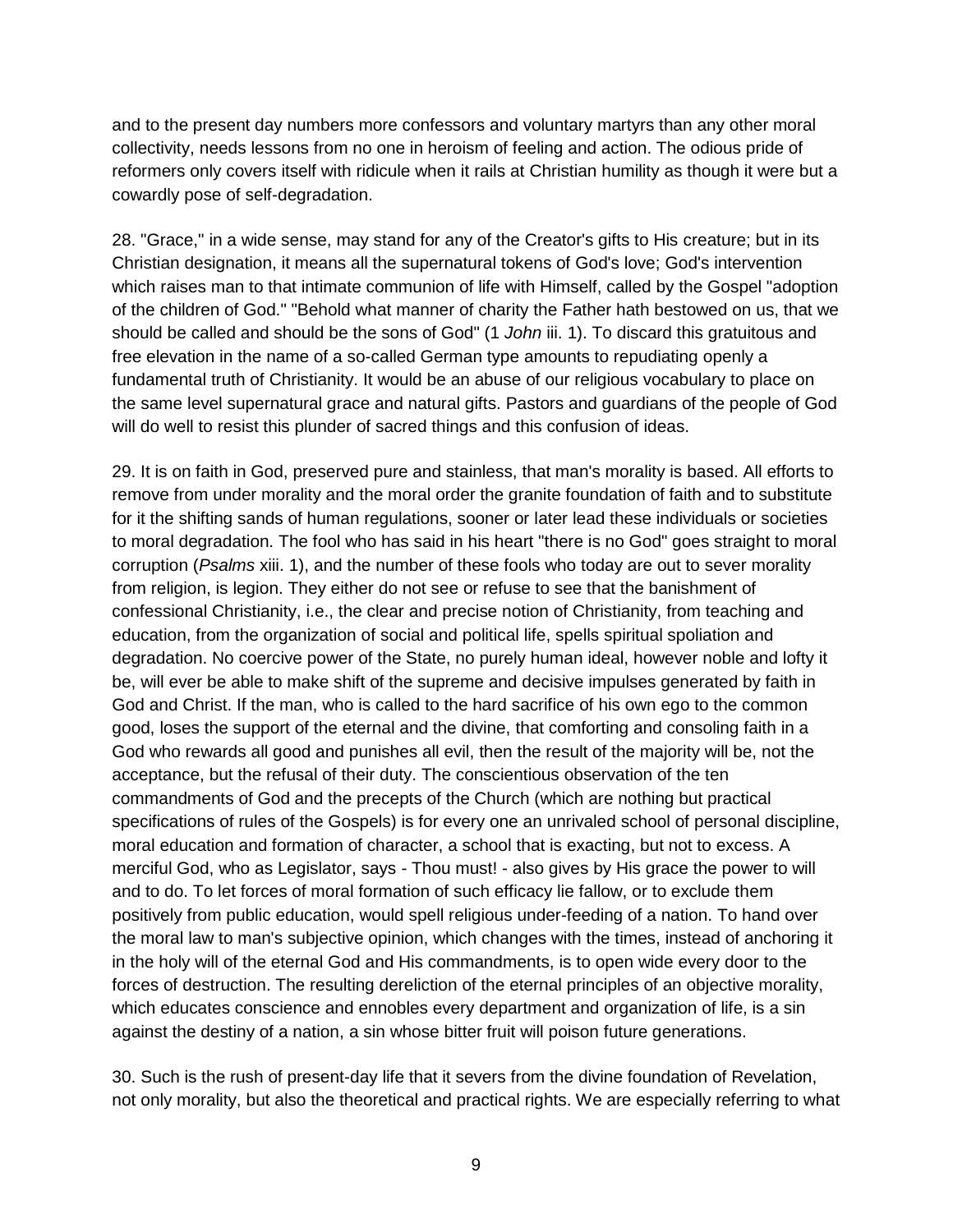is called the natural law, written by the Creator's hand on the tablet of the heart (*Rom.* ii. 14) and which reason, not blinded by sin or passion, can easily read. It is in the light of the commands of this natural law, that all positive law, whoever be the lawgiver, can be gauged in its moral content, and hence, in the authority it wields over conscience. Human laws in flagrant contradiction with the natural law are vitiated with a taint which no force, no power can mend. In the light of this principle one must judge the axiom, that "right is common utility," a proposition which may be given a correct significance, it means that what is morally indefensible, can never contribute to the good of the people. But ancient paganism acknowledged that the axiom, to be entirely true, must be reversed and be made to say: "Nothing can be useful, if it is not at the same time morally good" (Cicero, *De Off*. ii. 30). Emancipated from this oral rule, the principle would in international law carry a perpetual state of war between nations; for it ignores in national life, by confusion of right and utility, the basic fact that man as a person possesses rights he holds from God, and which any collectivity must protect against denial, suppression or neglect. To overlook this truth is to forget that the real common good ultimately takes its measure from man's nature, which balances personal rights and social obligations, and from the purpose of society, established for the benefit of human nature. Society, was intended by the Creator for the full development of individual possibilities, and for the social benefits, which by a give and take process, every one can claim for his own sake and that of others. Higher and more general values, which collectivity alone can provide, also derive from the Creator for the good of man, and for the full development, natural and supernatural, and the realization of his perfection. To neglect this order is to shake the pillars on which society rests, and to compromise social tranquillity, security and existence.

31. The believer has an absolute right to profess his Faith and live according to its dictates. Laws which impede this profession and practice of Faith are against natural law. Parents who are earnest and conscious of their educative duties, have a primary right to the education of the children God has given them in the spirit of their Faith, and according to its prescriptions. Laws and measures which in school questions fail to respect this freedom of the parents go against natural law, and are immoral. The Church, whose mission it is to preserve and explain the natural law, as it is divine in its origin, cannot but declare that the recent enrollment into schools organized without a semblance of freedom, is the result of unjust pressure, and is a violation of every common right.

32. As the Vicar of Him who said to the young man of the Gospel: "If thou wilt enter into life, keep the commandments" (*Matt.* xix. 17), We address a few paternal words to the young.

33. Thousands of voices ring into your ears a Gospel which has not been revealed by the Father of Heaven. Thousands of pens are wielded in the service of a Christianity, which is not of Christ. Press and wireless daily force on you productions hostile to the Faith and to the Church, impudently aggressive against whatever you should hold venerable and sacred. Many of you, clinging to your Faith and to your Church, as a result of your affiliation with religious associations guaranteed by the concordat, have often to face the tragic trial of seeing your loyalty to your country misunderstood, suspected, or even denied, and of being hurt in your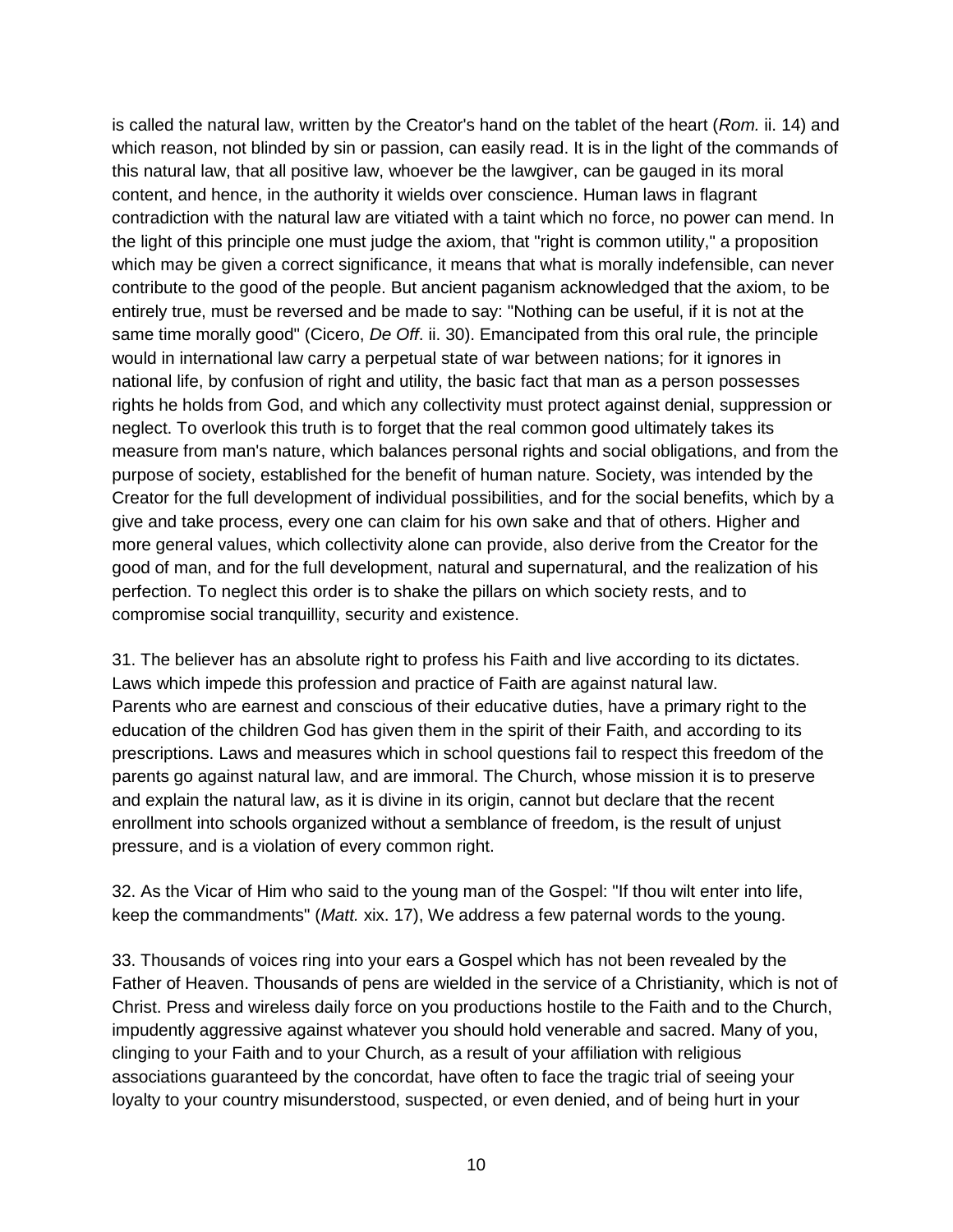professional and social life. We are well aware that there is many a humble soldier of Christ in your ranks, who with torn feelings, but a determined heart, accepts his fate, finding his one consolation in the thought of suffering insults for the name of Jesus (*Acts* v. 41). Today, as We see you threatened with new dangers and new molestations, We say to you: If any one should preach to you a Gospel other than the one you received on the knees of a pious mother, from the lips of a believing father, or through teaching faithful to God and His Church, "let him be anathema" (*Gal.* i. 9). If the State organizes a national youth, and makes this organization obligatory to all, then, without prejudice to rights of religious associations, it is the absolute right of youths as well as of parents to see to it that this organization is purged of all manifestations hostile to the Church and Christianity. These manifestations are even today placing Christian parents in a painful alternative, as they cannot give to the State what they owe to God alone.

34. No one would think of preventing young Germans establishing a true ethnical community in a noble love of freedom and loyalty to their country. What We object to is the voluntary and systematic antagonism raised between national education and religious duty. That is why we tell the young: Sing your hymns to freedom, but do not forget the freedom of the children of God. Do not drag the nobility of that freedom in the mud of sin and sensuality. He who sings hymns of loyalty to this terrestrial country should not, for that reason, become unfaithful to God and His Church, or a deserter and traitor to His heavenly country. You are often told about heroic greatness, in lying opposition to evangelical humility and patience. Why conceal the fact that there are heroisms in moral life? That the preservation of baptismal innocence is an act of heroism which deserves credit? You are often told about the human deficiencies which mar the history of the Church: why ignore the exploits which fill her history, the saints she begot, the blessing that came upon Western civilization from the union between that Church and your people? You are told about sports. Indulged in with moderation and within limits, physical education is a boon for youth. But so much time is now devoted to sporting activities, that the harmonious development of body and mind is disregarded, that duties to one's family, and the observation of the Lord's Day are neglected. With an indifference bordering on contempt the day of the Lord is divested of its sacred character, against the best of German traditions. But We expect the Catholic youth, in the more favorable organizations of the State, to uphold its right to a Christian sanctification of the Sunday, not to exercise the body at the expense of the immortal soul, not to be overcome by evil, but to aim at the triumph of good over evil (*Rom*. xii. 21) as its highest achievement will be the gaining of the crown in the stadium of eternal life (1 *Cor.* ix. 24).

35. We address a special word of congratulation, encouragement and exhortation to the priests of Germany, who, in difficult times and delicate situations, have, under the direction of their Bishops, to guide the flocks of Christ along the straight road, by word and example, by their daily devotion and apostolic patience. Beloved sons, who participate with Us in the sacred mysteries, never tire of exercising, after the Sovereign and eternal Priest, Jesus Christ, the charity and solicitude of the Good Samaritan. Let your daily conduct remain stainless before God and the incessant pursuit of your perfection and sanctification, in merciful charity towards all those who are confided to your care, especially those who are more exposed, who are weak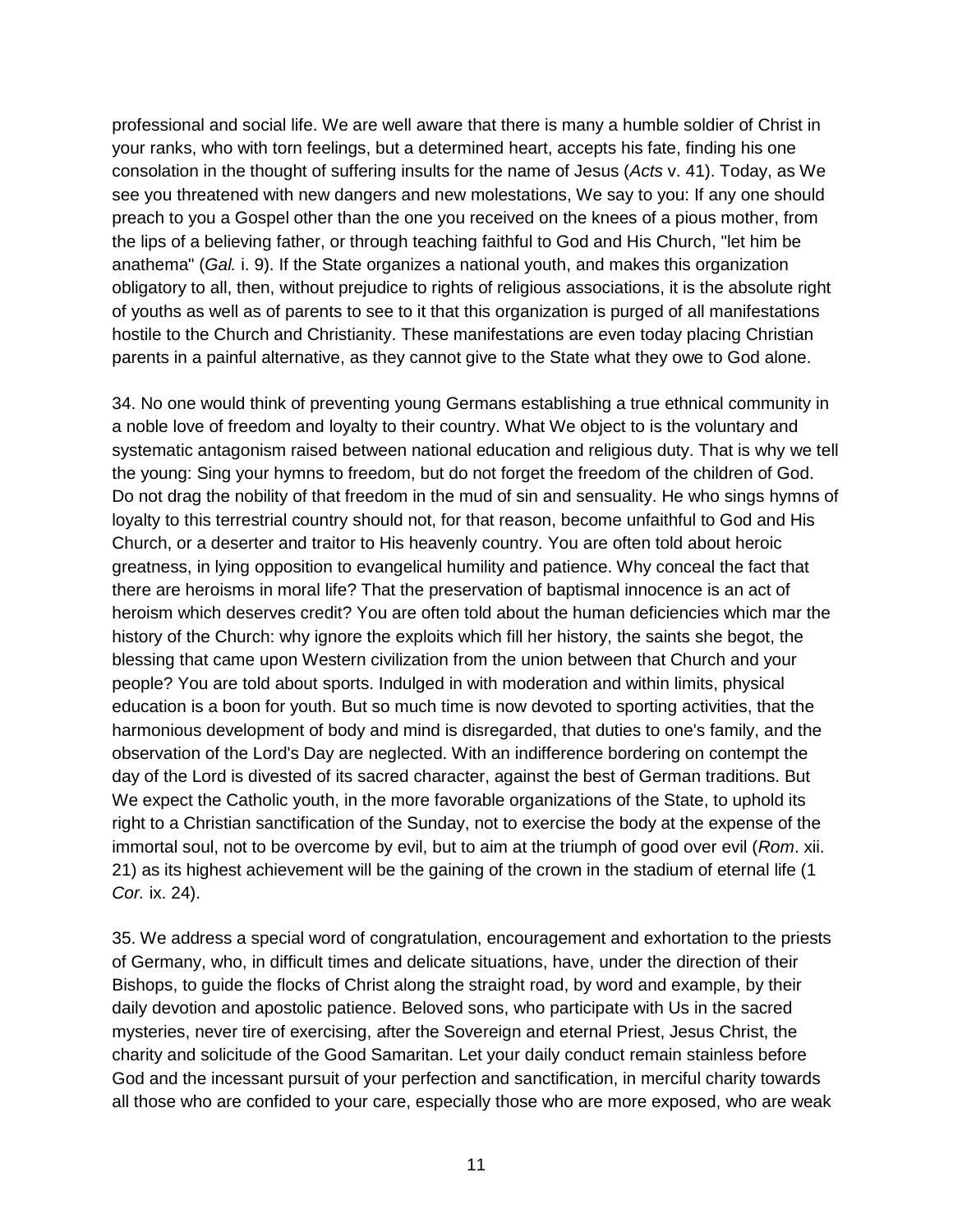and stumbling. Be the guides of the faithful, the support of those who fail, the doctors of the doubting, the consolers of the afflicted, the disinterested counselors and assistants of all. The trials and sufferings which your people have undergone in post-War days have not passed over its soul without leaving painful marks. They have left bitterness and anxiety which are slow to cure, except by charity. This charity is the apostle's indispensable weapon, in a world torn by hatred. It will make you forget, or at least forgive, many an undeserved insult now more frequent than ever.

36. This charity, intelligent and sympathetic towards those even who offend you, does by no means imply a renunciation of the right of proclaiming, vindicating and defending the truth and its implications. The priest's first loving gift to his neighbors is to serve truth and refute error in any of its forms. Failure on this score would be not only a betrayal of God and your vocation, but also an offense against the real welfare of your people and country. To all those who have kept their promised fidelity to their Bishops on the day of their ordination; to all those who in the exercise of their priestly function are called upon to suffer persecution; to all those imprisoned in jail and concentration camps, the Father of the Christian world sends his words of gratitude and commendation.

37. Our paternal gratitude also goes out to Religious and nuns, as well as Our sympathy for so many who, as a result of administrative measures hostile to Religious Orders, have been wrenched from the work of their vocation. If some have fallen and shown themselves unworthy of their vocation, their fault, which the Church punishes, in no way detracts from the merit of the immense majority, who, in voluntary abnegation and poverty, have tried to serve their God and their country. By their zeal, their fidelity, their virtue, their active charity, their devotion, the Orders devoted to the care of souls, the service of the sick and education, are greatly contributing to private and public welfare. No doubt better days will come to do them better justice than the present troublous times have done. We trust that the heads of religious communities will profit by their trials and difficulties tO renew their zeal, their spirit of prayer, the austerity of their lives and their perfect discipline, in order to draw down God's blessing upon their difficult work.

38. We visualize the immense multitudes of Our faithful children, Our sons and daughters, for whom the sufferings of the Church in Germany and their own have left intact their devotion to the cause of God, their tender love for the Father of Christendom, their obedience to their pastors, their joyous resolution to remain ever faithful, happen what may, to the sacred inheritance of their ancestors. To all of them We send Our paternal greetings. And first to the members of those religious associations which, bravely and at the cost of untold sacrifices, have remained faithful to Christ, and have stood by the rights which a solemn treaty had guaranteed to the Church and to themselves according to the rules of loyalty and good faith.

39. We address Our special greetings to the Catholic parents. Their rights and duties as educators, conferred on them by God, are at present the stake of a campaign pregnant with consequences. The Church cannot wait to deplore the devastation of its altars, the destruction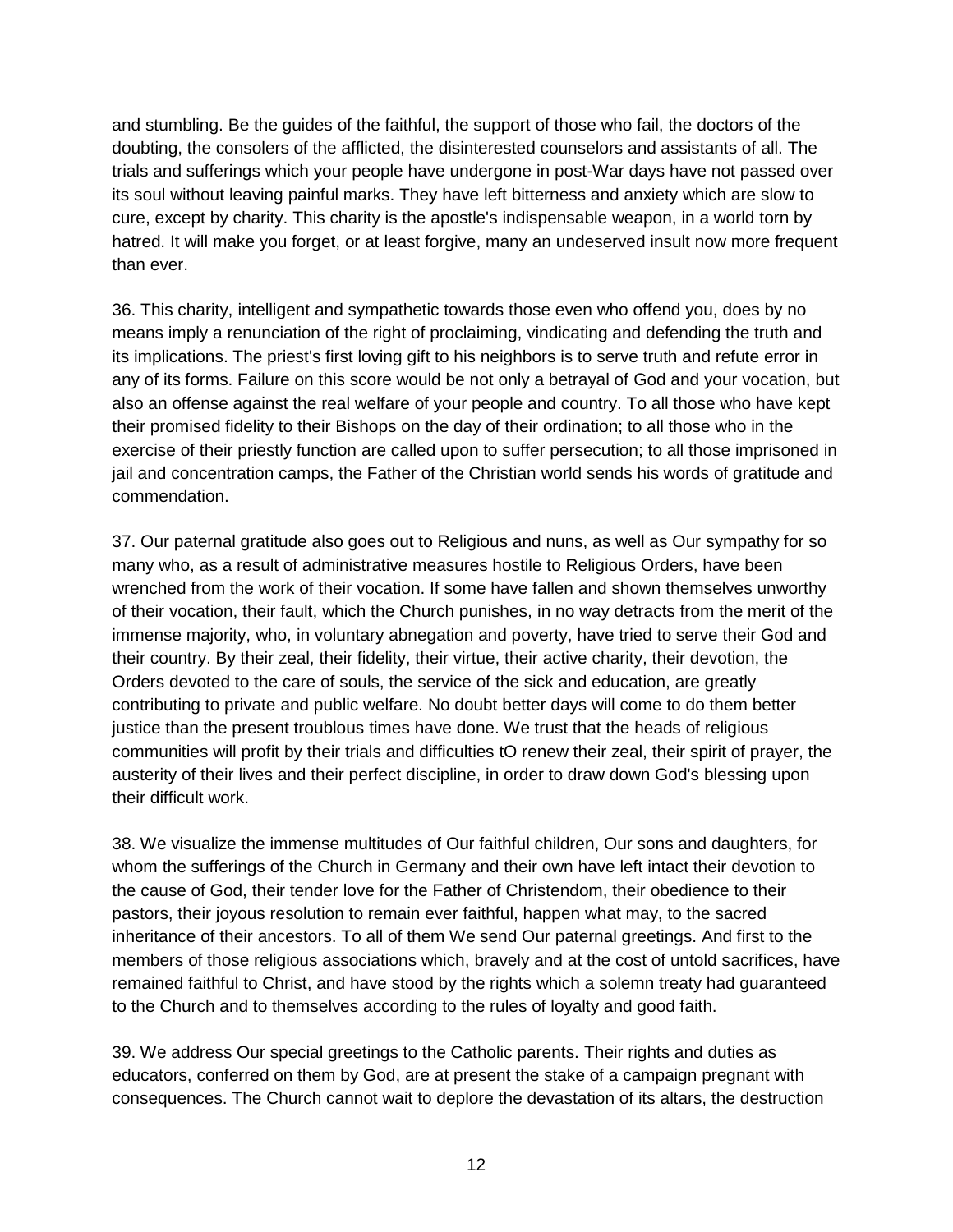of its temples, if an education, hostile to Christ, is to profane the temple of the child's soul consecrated by baptism, and extinguish the eternal light of the faith in Christ for the sake of counterfeit light alien to the Cross. Then the violation of temples is nigh, and it will be every one's duty to sever his responsibility from the opposite camp, and free his conscience from guilty cooperation with such corruption. The more the enemies attempt to disguise their designs, the more a distrustful vigilance will be needed, in the light of bitter experience. Religious lessons maintained for the sake of appearances, controlled by unauthorized men, within the frame of an educational system which systematically works against religion, do not justify a vote in favor of non-confessional schools. We know, dear Catholic parents, that your vote was not free, for a free and secret vote would have meant the triumph of the Catholic schools. Therefore, we shall never cease frankly to represent to the responsible authorities the iniquity of the pressure brought to bear on you and the duty of respecting the freedom of education. Yet do not forget this: none can free you from the responsibility God has placed on you over your children. None of your oppressors, who pretend to relieve you of your duties can answer for you to the eternal Judge, when he will ask: "Where are those I confided to you?" May every one of you be able to answer: "Of them whom thou hast given me, I have not lost any one" (*John* xviii. 9).

40. Venerable Brethren, We are convinced that the words which in this solemn moment We address to you, and to the Catholics of the German Empire, will find in the hearts and in the acts of Our Faithful, the echo responding to the solicitude of the common Father. If there is one thing We implore the Lord to grant, it is this, that Our words may reach the ears and the hearts of those who have begun to yield to the threats and enticements of the enemies of Christ and His Church.

41. We have weighed every word of this letter in the balance of truth and love. We wished neither to be an accomplice to equivocation by an untimely silence, nor by excessive severity to harden the hearts of those who live under Our pastoral responsibility; for Our pastoral love pursues them none the less for all their infidelity. Should those who are trying to adapt their mentality to their new surroundings, have for the paternal home they have left and for the Father Himself, nothing but words of distrust, in gratitude or insult, should they even forget whatever they forsook, the day will come when their anguish will fall on the children they have lost, when nostalgia will bring them back to "God who was the joy of their youth," to the Church whose paternal hand has directed them on the road that leads to the Father of Heaven.

42. Like other periods of the history of the Church, the present has ushered in a new ascension of interior purification, on the sole condition that the faithful show themselves proud enough in the confession of their faith in Christ, generous enough in suffering to face the oppressors of the Church with the strength of their faith and charity. May the holy time of Lent and Easter, which preaches interior renovation and penance, turn Christian eyes towards the Cross and the risen Christ; be for all of you the joyful occasion that will fill your souls with heroism, patience and victory. Then We are sure, the enemies of the Church, who think that their time has come, will see that their joy was premature, and that they may close the grave they had dug. The day will come when the *Te Deum* of liberation will succeed to the premature hymns of the enemies of